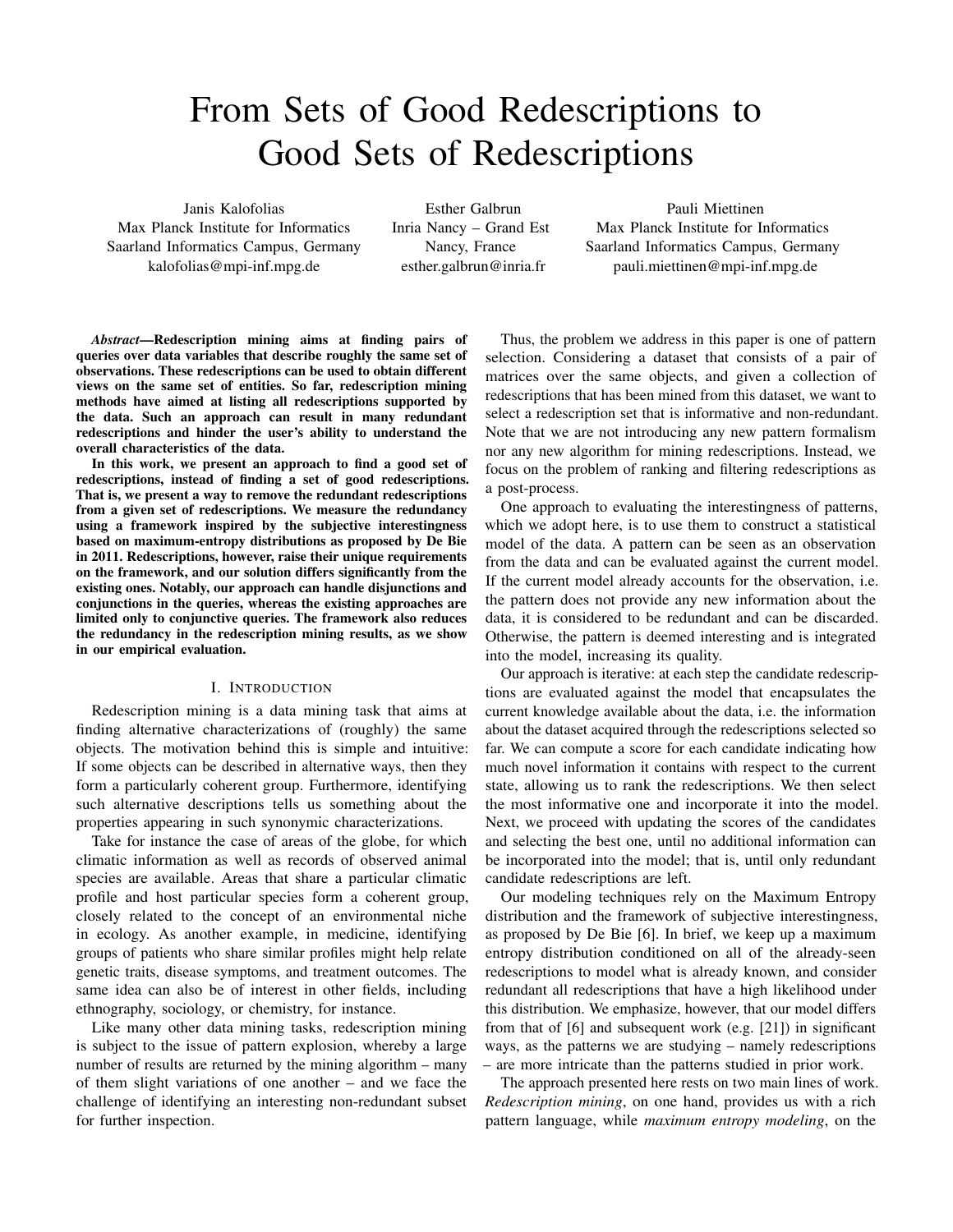other hand, provides us with well-grounded selection principles. The next section where we cover the related research, is divided between these two domains upon which we build.

## II. RELATED WORK

## *A. Redescription Mining*

Since the introduction of redescription mining by Ramakrishnan et al. in 2004 [31], a few problem variants [8], [28], [36], several algorithms [9], [13], [31], [37], as well as an interactive mining tool [11], [12] have been introduced. Redescription mining is a descriptive approach, tailored towards exploratory data analysis. Redescriptions are local patterns in the sense that they characterize subsets of the data, rather than capturing properties of the dataset as a whole. Redescription mining is related to rule mining techniques that aim at discovering association rules [2] or subgroups [27], for instance, and to classification and clustering techniques including subspace clustering [1], [22] and multi-view clustering [5], among others. However, its goal of finding descriptive, interpretable patterns across several datasets is a distinguishing feature.

## *B. Maximum Entropy modeling*

The maximum entropy principle, formalized by Jaynes [7], allows to build a probability distribution over possible datasets under constraints, with the advantage of not adding extra bias beyond what is assumed from the constraints.

It is a versatile principle which has been applied to ecological modeling [30] as well as to natural language processing (NLP) [4], and has been used to construct a condensed representation of the dataset to be used for query approximation [25], [29] or to compute degrees of belief [14].

De Bie [6] proposed to use maximum entropy models to evaluate *subjective interestingness* and in the present work we follow his general idea. Importantly, unlike the previous work (e.g. [6], [21], [32]), we need to also handle disjunctions, rather than just conjunctions of the variables. On the other hand, similarly to most existing approaches [16], [32], we apply ranking and filtering as a post-processing, meaning that we require as an input a collection of candidate patterns. Mampaey et al. [24] proposed a method for finding interesting itemsets which mines candidates on the fly.

A further distinction is between approaches which model rows of the dataset [24], [32] versus those which consider the dataset as a whole [6], handling increasingly complex priors and pattern types [18]–[20]. Related modeling approaches include the use of Markov Random Fields [35] and the minimum description length (MDL) principle [33], [34], but do not offer a similar flexibility and modeling power.

#### III. BACKGROUND

#### *A. Maximum Entropy modeling*

The maximum entropy distribution  $p$  subject to the constraints  $C = \{(f_c, \pi_c)\}\$ is defined as the solution to the

following program:

 $\mathbf{r}$  $\boldsymbol{\eta}$ 

$$
\max_{\mathbf{p} \in \mathcal{P}} - \int_{\mathcal{V}} p(\mathbf{x}) \log p(\mathbf{x}) d\mathbf{x} \tag{1}
$$

such that 
$$
\int_{\mathcal{V}} p(\mathbf{x}) f_c(\mathbf{x}) d\mathbf{x} = \pi_c \quad \forall c \in C. \quad (2)
$$

The optimisation is over the set  $P$  of distributions p over  $V$ (i.e. such that  $p(x) \ge 0$  and  $\int_{\mathcal{V}} p(x) dx = 1$ ).

The solution to this optimisation problem can be computed using standard tools from constrained variational optimisation in order to obtain

$$
p_{\lambda}(\boldsymbol{r}) = \frac{1}{Z_{\lambda_c}} \exp\left(\sum_{c \in C} \lambda_c f_c(\boldsymbol{r})\right), \tag{3}
$$

where  $\lambda_c$  are the Lagrange multipliers for the constraints and  $Z_{\lambda_c}$  is the partition function

$$
Z_{\lambda_c} = \int_{\mathcal{V}} \exp\left(\sum_{c \in C} \lambda_c f_c(\boldsymbol{x})\right) d\boldsymbol{x} . \tag{4}
$$

The Lagrange multipliers  $\lambda$  in Eq. (4) can be computed as the solution of the convex dual

$$
q(\boldsymbol{\lambda}) = \log Z_{\boldsymbol{\lambda}} - \sum_{c \in C} \lambda_c \pi_c,
$$

which can be shown to be equivalent to the conditions

$$
\mathbb{E}_p[f_c(\mathbf{r})] = \pi_c \qquad \forall c \in C. \tag{5}
$$

## *B. Redescription Mining*

In the formulation of redescription mining considered here, the input data consist of entities with two sets of characterizing variables, thus forming a dataset with two sides. We generally refer to these two sides as the left and right-hand sides, and represent them using two matrices  $D_{\mathbf{L}}$  and  $D_{\mathbf{R}}$  over two sets of variables  $V_{\mathbf{L}}$  and  $V_{\mathbf{R}}$ , respectively. The domains of the variables are denoted by  $V_{\rm L}$  and  $V_{\rm R}$ , respectively, and they can be either continuous or discrete. The set of entities characterized by the two sides is denoted by  $E$ , thus both matrices have  $|E|$  rows. The value of  $D(i, j)$  is the value of variable  $v_j \in V$  for entity  $d_i \in E$ .

The output of redescription mining consists of a collection of query pairs, the redescriptions, of the form  $R = (q_L, q_R)$ , where the queries  $q_L$  and  $q_R$  are *logical statements* over the variables in  $D_{\mathbf{L}}$  and  $D_{\mathbf{R}}$ , respectively.

Truth assignments are then defined over the variables by requiring them to take values within a subset of their domain. We denote these truth assignments using Iverson notation, e.g.  $[a \le v \le b]$ , except for Boolean variables where the truth assignment  $[v = True]$  is denoted simply as v. These truth assignments and their negations are combined into logical statements using the Boolean operators  $\land$  (and) and  $\lor$  (or).

The *support* of a query q is the subset of entities for which the query holds true, that is  $\text{supp}(q) = \{d_i : q \text{ is true for } d_i \in D\}.$ The support of a redescription  $R$  is the set of entities that satisfy both logical statements supp $(R) = \text{supp}(q_L) \cap \text{supp}(q_R)$ . The set of variables over which q is expressed is denoted as  $\text{vars}(q)$ .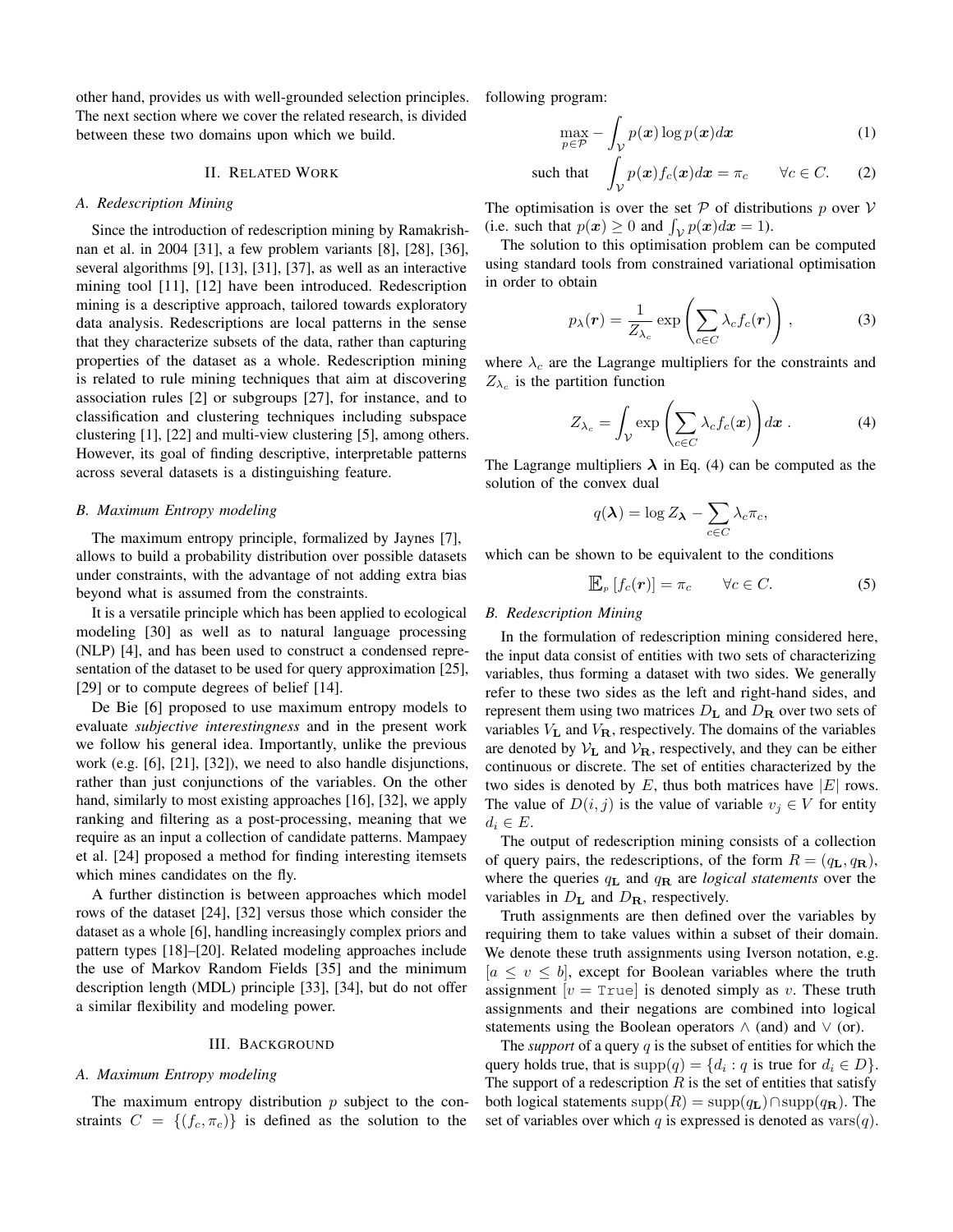To measure the *accuracy* of a redescription R, we use the and partition function Jaccard coefficient of the supports of the queries

,

$$
J(R) = J(q_{\mathbf{L}}, q_{\mathbf{R}}) = \frac{|\text{supp}(q_{\mathbf{L}}) \cap \text{supp}(q_{\mathbf{R}})|}{|\text{supp}(q_{\mathbf{L}}) \cup \text{supp}(q_{\mathbf{R}})|}
$$

being at once a simple, symmetric, and intuitive measure.

Accuracy, however, is a *local* feature of the redescription and does not help in finding a good *set* of redescriptions. Therefore, we need to look at the variables and values at play in the logical statements of the redescriptions. We will use these logical statements to constrain a maximum entropy distribution over possible datasets, allowing us to evaluate the probability of observing a certain redescription given those we already know to be present.

Most interesting in a redescription is the association between the two queries, and the entities that satisfy both of them. For this reason, our main objective here is in modeling the conjunction of the two queries that make up a redescription, and the intersection of their supports that is simply the support of the redescription. Henceforth, we will treat a redescription  $R = (q_L, q_R)$  as the logical statement  $s = q_L \wedge q_R$ , with its associated support supp(s) = supp(q<sub>L</sub>) ∩ supp(q<sub>R</sub>) =  $supp(R)$ , evaluated over the dataset D resulting from the concatenation of  $D_{\text{L}}$  and  $D_{\text{R}}$ ; similarly, the variables in  $V_{\text{L}}$ and  $V_{\rm R}$  are pooled together to form V. Thus, our dataset  $D$ is a matrix with  $N = |V|$  columns and  $M = |E|$  rows.

## IV. THEORY

We now introduce our probabilistic models for the data. First, we explain how to model the values occurring within an arbitrary row while accounting for the presence of a given set of statements, using the maximum entropy principle. Next, we explain how to represent an entire dataset based on this row model, using a mixture model that comes in two variants.

#### *A. Modeling Rows*

Let  $r$  represent a vector sampled from the domain of the variables  $V = V_1 \times \cdots \times V_N$ . Our goal in this section is to define  $p(r | S)$ , the probability that an arbitrary dataset row takes on values  $r$ , assuming the presence of a given collection of logical statements S. We denote this probability simply as  $p(r)$  when the constraining set of statements is clear from the context. Each statement  $s \in S$  is associated to a probability  $\pi_s$  that a random instance r satisfies it, with respect to the probability measure defined by the model  $p_{\mathcal{M}}$ . Thus, in our setting, the conditions of Eq. (5) can be specified formally as

$$
\mathbb{E}_{p_{\mathcal{M}}} \left[ \chi_s(\boldsymbol{r}) \right] = \pi_s \quad \forall s \in S , \tag{6}
$$

where  $\chi_s(\mathbf{r})$  is the characteristic function of the statement s:  $\chi_s(\mathbf{r}) = 1$  if s holds true on r, and  $\chi_s(\mathbf{r}) = 0$  otherwise.

We can assume that these conditions are satisfiable since they are derived from actual observations. Then, plugging them as constraint functions into Eq. (3) and (4), we obtain the solution

$$
p_{\lambda}(r) = \frac{1}{Z_{\lambda}} \exp\left(\sum_{s \in S} \lambda_s \chi_s(r)\right), \tag{7}
$$

$$
Z_{\lambda} = \int_{\mathcal{V}} \exp\left(\sum_{s \in S} \lambda_s \chi_s(\boldsymbol{x})\right) d\boldsymbol{x} . \tag{8}
$$

However, this formal solution to the maximum entropy optimisation problem cannot be used directly. Indeed, in this general form the model is computationally too complex and we need to exploit the problem structure to simplify it.

Factorising the distribution: In its general form, the integration in the partition function of Eq. (8) runs over the domain of the entire set of variables, whereas each logical statement typically only involves a small subset of them. Therefore, to simplify the computation we can split the statements into groups, so that the computation of each group involves as few variables as possible and can be carried out independently. The requirement for this is that the sets of variables appearing in the different groups be disjoint from one another, which also allows the sums within the exponents of Eq. (7) and (8) to be similarly split into groups.

Hence, we define a partitioning  $K$  of the variables V such that for all  $s \in S$  there exists a  $K \in \mathcal{K}$  with vars $(s) \subset K$ , and denote by  $S_K = \{s \in S : \text{vars}(s) \subset K\}$  the subset of statements that only contain variables in  $K$ . Then, the sets  ${S_K, K \in \mathcal{K}}$  form a partitioning of S and we can write

$$
\exp\left(\sum_{s\in S}\lambda_s\chi_s(\boldsymbol{r})\right)=\prod_{K\in\mathcal{K}}\exp\left(\sum_{s\in S_K}\lambda_s\chi_s(\boldsymbol{r})\right).
$$

The integral in the partition function can also be split into integrals over domains  $\mathcal{V}_K$  of the variables in K. We obtain

$$
p_{\boldsymbol{\lambda}}(\boldsymbol{r}) = \prod_{K \in \mathcal{K}} p_{\boldsymbol{\lambda}_K}(\boldsymbol{r}) \,, \tag{9}
$$

which is a product of sub-probabilities defined over independent subsets of the original variables

$$
p_{\boldsymbol{\lambda}_K}(\boldsymbol{r}) = \frac{1}{Z_K(\boldsymbol{\lambda})} \exp\left(\sum_{s \in S_K} \lambda_s \chi_s(\boldsymbol{r})\right)
$$

$$
Z_K(\boldsymbol{\lambda}) = \int_{\mathcal{V}_K} \exp\left(\sum_{s \in S_K} \lambda_s \chi_s(\boldsymbol{x})\right) d\boldsymbol{x},
$$

and the normalisation can be performed per each  $Z_K(\lambda)$  term. *Example.* Consider a dataset over six variables,  $\{v_A, \ldots, v_F\}$ , and a collection of five logical statements over these variables  $S = \{s_1, \ldots, s_5\}$ , as shown in Fig. 1 (right). In this case, the finest partitioning of the variables, so that all statements are completely contained within one cluster, consists of the 3 groups  $K_1 = \{v_A, v_B, v_C\}$ ,  $K_2 = \{v_D, v_E\}$ , and  $K_3 = \{v_F\}$ , as shown in Fig. 1 (top). Suppose that at this point the constraint  $s_6 = v_C \vee \neg [v_D < 30]$  is added. To fulfill the containment requirement, we now need to merge  $K_1$  and  $K_2$ , resulting in the clustering shown in Fig. 1 (bottom).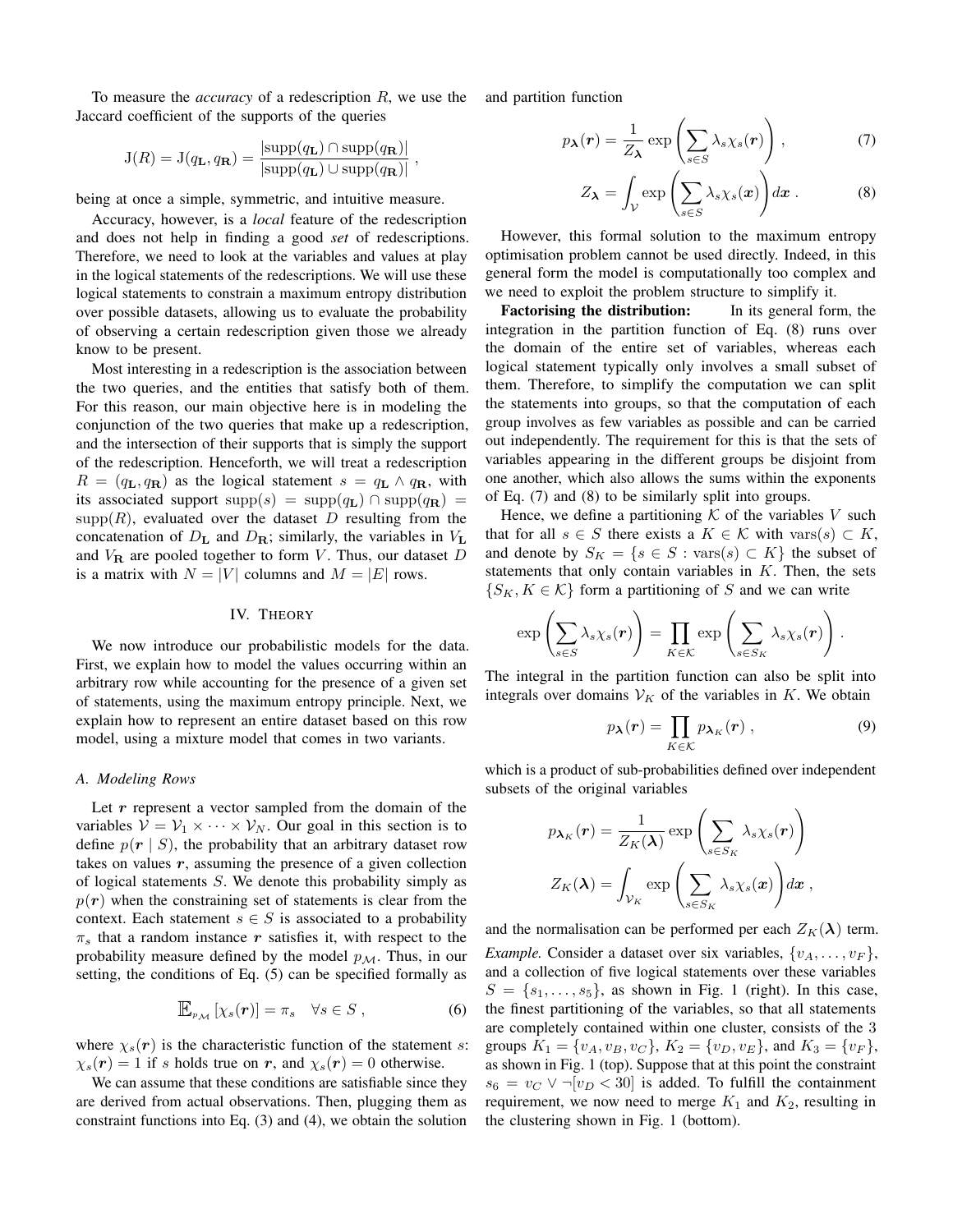

Figure 1: Clustering of the six data variables  $v_A, \ldots, v_F$  of a row model with five logical statements  $s_1, \ldots, s_5$  (top) and after the addition of a sixth statement  $s<sub>6</sub>$  (bottom).

To further speed-up the computation, we can also perform a re-parametrization (or factorisation) of the distribution, for instance using the Junction Tree algorithm [17].

Quantising the domains: A further source of complexity results from integrating over the domain of the variable set. We can exploit the fact that the redescriptions consider intervals over the continuous variables to quantise the variables into discrete bins defined over these intervals.

Looking at the truth table for the statements in  $S$ , we group together the regions of the domain where the same combination of statements are satisfied. Formally, adopting an arbitrary ordering  $s_1, \ldots, s_\sigma$  of the statements in S, for a vector  $(t_1, \ldots, t_{\sigma}) \in \{0, 1\}^{\sigma}$  of truth values for the statements we denote the corresponding collection of regions as

$$
T_{t_1\cdots t_{\sigma}} = \{ \mathbf{r} \in \mathcal{V} : \chi_{s_i}(\mathbf{r}) = t_i \text{ for all } s_i \in S \} .
$$

The resulting partitioning of the domain is denoted as  $\mathcal T$ . Using a similar notation for the subscripts, we denote the combinations of Lagrange multipliers as  $\zeta_{t_1\cdots t_\sigma}(\lambda) = \lambda_1 \cdot t_1 + \cdots + \lambda_\sigma \cdot t_\sigma$ .

We can now express Eq. (7) and (8) as

$$
p_{\boldsymbol{\lambda}}(\boldsymbol{r}) = \frac{1}{Z(\boldsymbol{\lambda})} \exp\left(\zeta_{\boldsymbol{t}(\boldsymbol{r})}(\boldsymbol{\lambda})\right), \tag{10}
$$

$$
Z(\lambda) = \sum_{T_t \in \mathcal{T}} \int_{T_t} \exp\left(\zeta_t(\lambda)\right) dx \qquad (11)
$$

$$
= \sum_{T_t \in \mathcal{T}} |T_t(\lambda)| \exp\left(\zeta_t(\lambda)\right),
$$

where  $t(\mathbf{r}) = (\chi_{s_1}(\mathbf{r}), \dots, \chi_{s_\sigma}(\mathbf{r}))$  is the truth vector of the statements for the current point.

*Example.* Going back to our example, consider the computation of the factor associated to group  $K_1 = \{v_A, v_B, v_C\}$ , involving statements  $s_1$ ,  $s_2$  and  $s_3$  (see Fig. 1). The truth table of these statements is shown in Tab. I (left). The terms can be gathered based on the satisfiability of the constraints in the just 5 different combinations of Tab. I (right). The partition function of Eq. (11) can then be written with one term per combination, as

$$
Z_{K_1}(\lambda) = 1 \cdot e^{\zeta_{000}} + 2 \cdot e^{\zeta_{001}} + 1 \cdot e^{\zeta_{011}} + 3 \cdot e^{\zeta_{101}} + 1 \cdot e^{\zeta_{111}}.
$$

Table I: Domain quantisation for the statements  $\{s_1, s_2, s_3\}$ over the Boolean variables  $\{v_A, v_B, v_C\}$  from  $K_1$ . Statements truth table (left) and accumulated terms (right).

|   |   | $v_A$ $v_B$ $v_C$ | $\chi_{s_1} \chi_{s_2} \chi_{s_3}$ |          |          | $T_{t}$   |           |                         |                                     |
|---|---|-------------------|------------------------------------|----------|----------|-----------|-----------|-------------------------|-------------------------------------|
| 0 |   | $\Omega$          | 0                                  | $\Omega$ | $\Omega$ | $T_{000}$ | $T_t$     | $ T_t $                 | $\varsigma_t$                       |
|   | 0 | $\Omega$          |                                    | 0        |          | $T_{101}$ | $T_{000}$ |                         | 0                                   |
| 0 |   | 0                 | $\Omega$                           | $\theta$ |          | $T_{001}$ | $T_{001}$ | $\overline{\mathbf{2}}$ | $\lambda_3$                         |
|   |   | 0                 |                                    | $\Omega$ |          | $T_{101}$ |           |                         |                                     |
| 0 | 0 |                   | 0                                  | $\Omega$ |          | $T_{001}$ | $T_{011}$ |                         | $\lambda_2 + \lambda_3$             |
|   | 0 |                   |                                    | $\theta$ |          | $T_{101}$ | $T_{101}$ | 3                       | $\lambda_1 + \lambda_3$             |
| 0 |   |                   | 0                                  |          |          | $T_{011}$ | $T_{111}$ |                         | $\lambda_1 + \lambda_2 + \lambda_3$ |
|   |   |                   |                                    |          |          | $T_{111}$ |           |                         |                                     |

Table II: Domain quantisation for the statements  $\{s_4, s_5\}$  over the real-valued variables  $\{v_D, v_E\}$  from  $K_2$ . From statement truths to region probabilities  $P(Q) := \int_Q p(\mathbf{x}) d\mathbf{x}$ .

| $Q$ $v_D$ $v_E$ $\chi_{s_4} \chi_{s_5}$ $T_t$ $ T_t $ $\zeta_t$ |  |  |  | p(x)                                                                                                                                                                                                                                                                       | P(Q) |
|-----------------------------------------------------------------|--|--|--|----------------------------------------------------------------------------------------------------------------------------------------------------------------------------------------------------------------------------------------------------------------------------|------|
|                                                                 |  |  |  | $Q_1$ [10, 20] [0, 2] 0 0 $T_{00}$ 10 · 2 0 1/40                                                                                                                                                                                                                           | 0.5  |
|                                                                 |  |  |  | $Q_2$ [20, 50] [0, 2] 0 1 $T_{01}$ 30 · 2 $\lambda_5$ 1/(40 · 15) 0.1                                                                                                                                                                                                      |      |
|                                                                 |  |  |  | $\begin{array}{c ccc} Q_3 & [10,20] & [2,5] & 1 & 1 \\ Q_4 & [20,50] & [2,5] & 1 & 1 \\ \end{array} \bigg\} \, T_{11} \, \begin{array}{c ccc} 10 \cdot 3 & \lambda_4 + \lambda_5 & 2/(40 \cdot 15) \left\{ \begin{array}{c} 0.1 \\ 0.3 \end{array} \right. \\ \end{array}$ |      |

In this small example, the number of terms has been reduced from  $2^3 = 8$  to 5. As the number of variables per factor rises, this simplification can become more dramatic.

In the more general case involving non-Boolean variables, the boundaries delimiting the regions of the domain can be easily identified from the thresholds of the intervals.

*Example.* Consider now the computation of the factor associated to group  $K_2 = \{v_D, v_E\}$ , involving the statements  $s_4$  and  $s_5$  of Fig. 1, respectively; we assume satisfiability probabilities  $\pi_{s_4} = 0.4$  and  $\pi_{s_5} = 0.5$ , and use domains  $v_D \in$ [10, 50] and  $v_E \in [0, 5]$ .

The literals involved are  $\left[2\right]$  $v_E$  and  $[20 < v_D]$ , so the relevant thresholds are  $(0, 2, 5)$  for  $v_E$ and  $(10, 20, 50)$  for  $v_D$ , respectively. The resulting quantisation is de-



Figure 2: Regions of the domains of  $v_D$  and  $v_E$ .

picted in Fig. 2, where each of the four blocks represents one region of the domain, denoted as  $Q_1, \ldots, Q_4$ . For each region, the satisfiabilities of both statements are shown in Tab. II. This combination determines the partition  $T_t$  to which the region is assigned. The measure  $|T_t|$  of a partition is simply the sum of the areas of the regions it consists of. Using these partitions and the corresponding combinations of Lagrange multipliers, we can write the partition function as

$$
Z_{K_2}(\lambda) = \int_{T_{00}} e^{\zeta_{00}(\lambda)} dx + \int_{T_{01}} e^{\zeta_{01}(\lambda)} dx + \int_{T_{11}} e^{\zeta_{11}(\lambda)} dx
$$
  
=  $|T_{00}| e^0 + |T_{01}| e^{\lambda_5} + |T_{11}| e^{\lambda_4 + \lambda_5}$   
= 20 + 60  $e^{\lambda_5}$  + 120  $e^{\lambda_4 + \lambda_5}$ .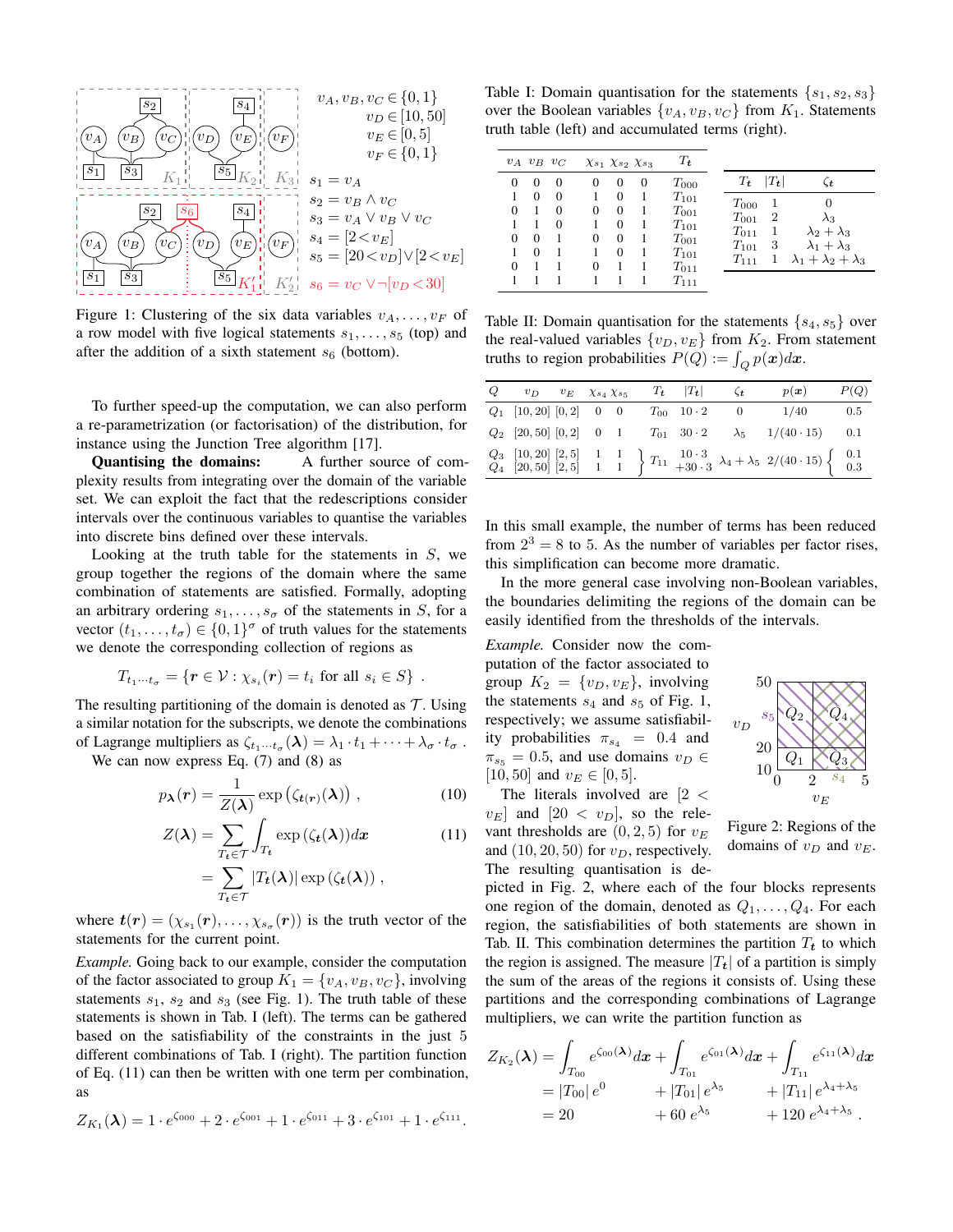From the optimality conditions of Eq. (6) it follows that

$$
\begin{cases}\n(120 e^{\lambda_4 + \lambda_5}) / Z_{K_2} = \pi_{s_4} = 0.4 \\
(60 e^{\lambda_5} + 120 e^{\lambda_4 + \lambda_5}) / Z_{K_2} = \pi_{s_5} = 0.5\n\end{cases}
$$

which can be solved analytically to obtain  $e^{\lambda_4^*} = 2$ ,  $e^{\lambda_5^*} = 1/15$ and  $Z_{K_2} = 40$ , giving the probability measure

$$
p_{\mathbf{\lambda}^*}(\mathbf{r}) = 1/40 \cdot 2^{\chi_{s_4}(\mathbf{r})} \cdot 1/15^{\chi_{s_5}(\mathbf{r})}.
$$

The case of certain satisfiability: A special case which allows the problem to be simplified consists of sets of statements such that all the statements are certain (i.e.  $\pi_s = 1$ ). Indeed, we can show that the maximum entropy distribution incorporating a set of statements S all with  $\pi_s = 1$  is

$$
p(\mathbf{r}) = \begin{cases} 1/Z & \text{if } \mathbf{r} \text{ satisfies all } s \in S, \text{ and} \\ 0 & \text{otherwise} \end{cases}
$$

where  $Z = |T_1|$  is the measure of the subset  $T_1$ , which consists of the regions where all the statements in  $S$  are satisfied.

## *B. Modeling a dataset*

Our models take as input an original dataset  $D$  and a collection of logical statements S. To each deterministic row  $d_i$  in D we associate a random counterpart denoted by  $r_i$ , constrained by those statements in  $S$  that are satisfied on  $d_i$ . Let us denote this subset of statements by  $S_i$ , that is  $S_i = \{s \in S : \chi_s(d_i) = 1\}$ . Using the row model introduced in the previous section, henceforth denoted by  $p_{\text{ROW}}$ , the probability of the row values can now be defined as

$$
\mathbb{P}(r_i | D, S) := p_{\text{Row}}(r_i | S_i).
$$
 (12)

Given the row probabilities, our goal is to combine them into a probability over all possible values of a dataset.

A naïve approach would be to model the data as a set of independent rows so that the total probability is a simple product. This has a major drawback, though: the total probability depends too much on the probabilities of the individual rows. For instance, if the satisfiability probability of a statement on a row is halved, the total probability will be halved too.

Instead, our models compute the total probability as a weighted average of row models. In our first model variant, called MEALL, the average runs over all the rows in the dataset, while our second model variant, called MEBLK, considers only those rows which satisfy the given query statement.

Both MEALL and MEBLK are mixture models. MEALL is represented by the solid arrows of the graphical model in Fig. 3. Each of the M plates represents a variable  $r_i$  depending on S and  $d_i$  through  $S_i$ , as explained above. The mixing coefficient  $\rho$  acts as a prior probability over the row indices. It specifies which row models should be mixed together to obtain the final distribution over the values of  $r$ , a single row summarizing the entire dataset. To enforce the selection behaviour  $r = r<sub>o</sub>$ , the row selecting function can be expressed as

$$
\mathbb{P}(r | r_1, \ldots, r_M, \rho) := \delta(r - r_\rho), \qquad (13)
$$



Figure 3: Graphical Representation of MEALL (solid lines) and MEBLK (all lines).

where  $\delta(\cdot)$  is the Dirac delta function.<sup>1</sup> The row prior  $\rho$  is the uniform distribution over the row indices.

We denote by q the satisfiability of a query statement s on a row  $r$ , which is constant given  $s$  and  $r$ :

$$
\mathbb{P}(q \mid r, s) := \chi_s(r) . \tag{14}
$$

Now the posterior distribution of MEALL becomes

$$
\mathbb{P}(q \mid s; D, S) = \sum_{\rho=1}^{M} \mathbb{P}(\rho) \int_{\mathcal{V}, \mathcal{V}_1, \dots, \mathcal{V}_M} \mathbb{P}(r \mid r_1, \dots, r_M, \rho)
$$

$$
\times \mathbb{P}(q \mid r, s) \times \prod_{i=1}^{M} \mathbb{P}(r_i \mid D, S) dr dr_1 \cdots dr_M \quad (15)
$$

which simplifies by substituting the specific distributions to

$$
p_{\text{ALL}}(q \mid s; D, S) = \frac{1}{M} \sum_{i=1}^{M} p_{\text{ROW}}(q \mid s; S_i), \quad (16)
$$

with  $p_{\text{ROM}}(q \mid s; S_i) := \mathbb{E}[\chi_s(r_i) \mid S_i]$  being the probability that the query statement  $s$  is satisfied on row  $r_i$ .

The quantity in Eq. (16) is essentially an average over all the probabilities assigned by the rows. If we change the row prior distribution to be uniform over the rows which support the query statement s exclusively,

$$
\mathbb{P}\left(\rho \mid d_1,\ldots,d_M,s\right) := \frac{\chi_s(d_\rho)}{\sum_{i=1}^M \chi_s(d_i)},\tag{17}
$$

we obtain the MEBLK model, shown as the dotted dependencies in Fig. 3.

Note that MEALL possesses the useful property that  $p_{\text{ALL}}(q|\neg s; \cdot) = 1 - p_{\text{ALL}}(q|s; \cdot)$ , which does not generally hold under MEBLK. The latter, however, offers a more intuitive interpretation of the occurrence probability, in accordance to the framework of De Bie [6]. In particular, it is better suited to comparing queries without penalizing support size and yields qualitatively better results, as well as generally lower computational complexity.

<sup>&</sup>lt;sup>1</sup>The Dirac delta, which is the continuous equivalent of the Kronecker delta, is a generalised function that assumes an infinite mass when its argument is zero, in our case effectively ensuring that only the case of  $r = r_{\rho}$  is possible.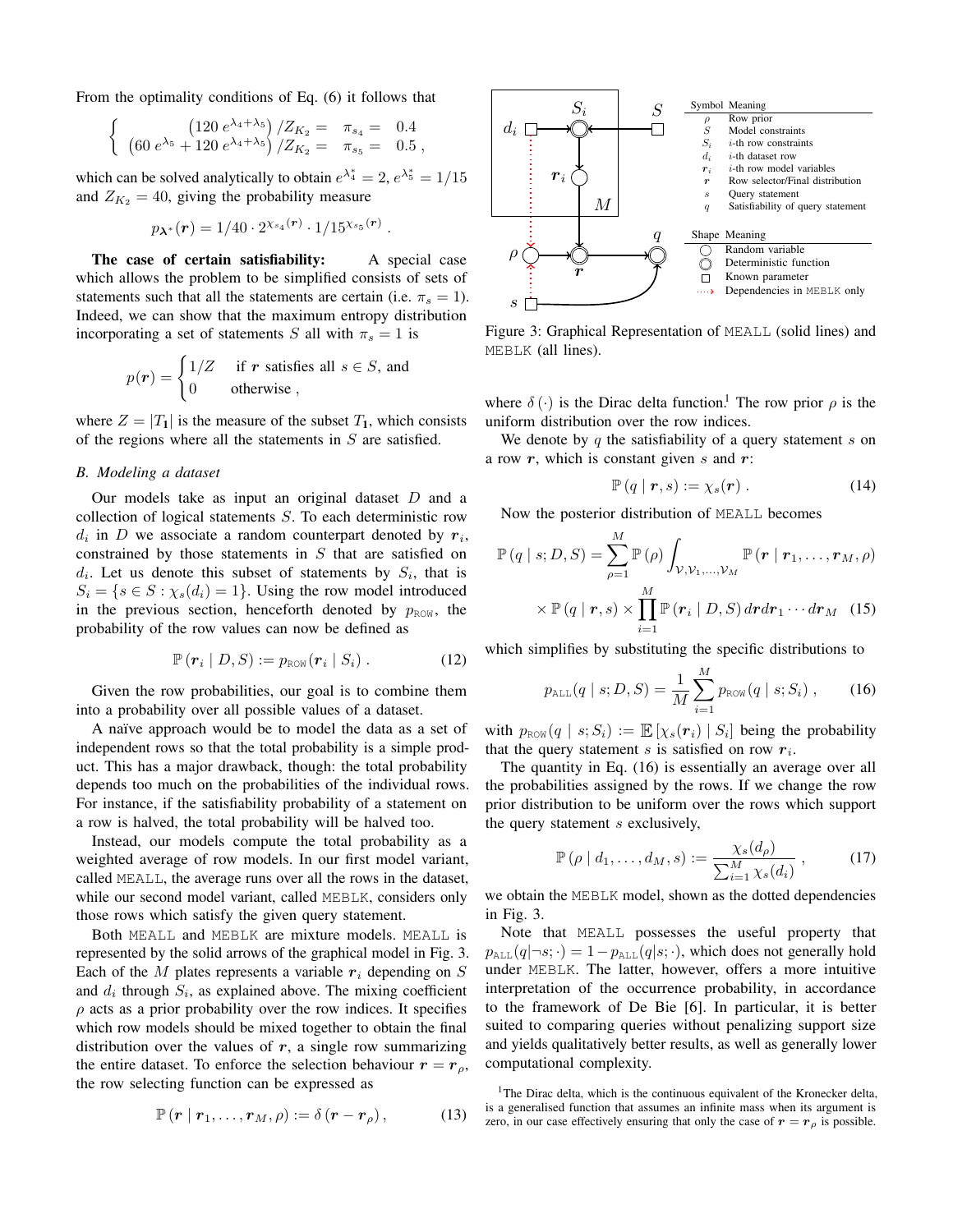#### V. ALGORITHMS

The models described in Section IV can be used for different tasks which include generating synthetic datasets and ranking patterns. We focus on the latter, which in turn involves two main operations: (i) training the model by incorporating new information in the form of patterns and (ii) querying the model, i.e. evaluating the occurence probability for a pattern. In this section, we present the algorithmic procedures for carrying out these two main operations in practice.

Recall that the patterns considered here consist of logical statements (redescriptions) and their supporting rows.

## *A. Training the model*

As explained in the previous section, our models are mixtures of row models. Each of the row models is maintained in a factorized form where different factors involve disjoint sets of variables that do not interact in any statements, so as to allow independent computations. In addition, any given factor is shared by only a subset of the row models.

Our models are maintained as a set of factors  $F$ . Each factor f contains a set of statements  $S_f$  and applies to a subset of rows  $I_f$ . Accordingly, it is represented as the pair  $f = (S_f, I_f)$ . Overloading the notation, we denote by  $\text{vars}(f)$  the set of data variables associated with f, that is,  $\text{vars}(f) = \bigcup_{s \in S_f} \text{vars}(s)$ . For any given factor f,  $\text{vars}(f)$  and  $I_f$  define a tile in the dataset, and

$$
J_i = \{ f \in \mathcal{F} \mid \text{vars}(f) \cap \text{vars}(s) \neq \emptyset, \ i \in I_f \} \tag{18}
$$

is the set of all factors which overlap with a statement  $s$ and contain row  $i$  in their tile. Note that factor tiles do not overlap by construction. For any given statement s,  $vars(s)$ and supp $(s)$  also define a tile in the dataset.

Training the model entails incrementally incorporating new statements into it. At each step, the task of the main training procedure is to update the model factors with a newly appended statement, while updating the set of factors so that independence is preserved by avoiding overlaps.

|                         | <b>Algorithm 1: TRAINMODEL</b>                                                                                                         |                         |  |  |  |  |  |
|-------------------------|----------------------------------------------------------------------------------------------------------------------------------------|-------------------------|--|--|--|--|--|
|                         | <b>input</b> : model $\mathcal{F}$ , new statement s                                                                                   |                         |  |  |  |  |  |
|                         | <b>output</b> : updated model $\mathcal F$                                                                                             |                         |  |  |  |  |  |
|                         | $1 \mathcal{J} \leftarrow \{J_i : i \in \text{supp}(s)\}\; ;$                                                                          | // See Eq. $(18)$       |  |  |  |  |  |
|                         | 2 foreach $J \in \mathcal{J}$ do                                                                                                       |                         |  |  |  |  |  |
| $\mathbf{3}$            | $I_J \leftarrow \bigcap_{f \in J} I_f$ ;                                                                                               | // Collect cluster rows |  |  |  |  |  |
|                         | 4 $\Big $ $\mathcal{F} \leftarrow \mathcal{F} \cup \Big\{ \Big( \{s\} \cup \bigcup_{f \in J} S_f, I_J \Big) \Big\};$ // Add new factor |                         |  |  |  |  |  |
| $\overline{\mathbf{s}}$ | <b>foreach</b> $f \in J$ <b>do</b> // Update overlapping factors                                                                       |                         |  |  |  |  |  |
| 6                       | $I_f \leftarrow I_f \setminus I_J;$                                                                                                    | // Update rows          |  |  |  |  |  |
| $\mathbf{7}$            | if $I_f \neq \emptyset$ then<br>$ \mathcal{F} \leftarrow \mathcal{F} \setminus \cup \{f\};$                                            |                         |  |  |  |  |  |
|                         |                                                                                                                                        | // Delete               |  |  |  |  |  |
|                         | return $F$ :                                                                                                                           |                         |  |  |  |  |  |

The pseudo-code for this procedure, TRAINMODEL, is presented in Alg. 1. It works as follows. When adding a new statement s to the model, we form the collection  $J$  of the sets of existing factors that overlap with s, as per Eq.  $(18)$  (line 1). Then, for each cluster  $J$  we create a new factor and add it to the model (line 4). The new factor applies exactly to the rows



Figure 4: From two existing factors and a new statement (left) to the updated model containing five factors (right).

of the cluster (line 3) and contains all statements from the existing overlapping factors, in addition to s. We also update the set of rows to which the existing overlapping factors apply (line 6), deleting the factor altogether if it no longer applies to any row (line 8).

In the example shown in Fig. 4, the model contains two factors,  $f_1$  and  $f_2$ . A new statement s is to be added, triggering the creation of several new factors. Factors  $f_{m_1}$ ,  $f_{m_3}$  and  $f_{m_2}$ are created by merging the rows where s overlaps respectively with  $f_1$ , with  $f_2$ , and with both, while factor  $f_n$  is created for the rows that did not overlap with either (corresponding in Alg. 1 to the case of an empty row cluster  $J = \emptyset$ ). The updated  $f_1$ , now covering fewer rows, remains, whereas  $f_2$ has been deleted.

Note that the type of the domain of the variables only affects TRAINMODEL implicitly, through the satisfiability assessment  $\chi_s(\cdot)$  of the newly appended statement s over the dataset rows.

#### *B. Querying the model*

We now turn to the procedure that allows us to query a model. That is, given a model that has been trained as explained above, the original dataset and a pattern extracted from the dataset, the aim is to evaluate the occurence probability of the pattern.

The main building block in computing this probability is the evaluation of the occurrence probabilities over single rows, essentially the probabilities predicted by the row models.

| <b>Algorithm 2: OUERYMODELROW</b>                                                                                   |
|---------------------------------------------------------------------------------------------------------------------|
| <b>input</b> : model $\mathcal{F}$ , statement s                                                                    |
| <b>output</b> : probability $p_{\text{ROW}}(s D; \mathcal{F})$                                                      |
| $\mathbf{1} \ \mathcal{F}_s \leftarrow \{f \in \mathcal{F}   \text{vars}(f) \cap \text{vars}(s) \neq \emptyset \};$ |
| 2 $(\boldsymbol{w}, \boldsymbol{v}) \leftarrow \text{QUANTIZATION}(s, \mathcal{F}_s);$                              |
| $3 Z_s \leftarrow \mathbf{1}^T w;$                                                                                  |
| 4 $p \leftarrow (v \otimes w)/Z_s$ ; // $\otimes$ is the element-wise product                                       |
| 5 $p \leftarrow \text{MARGINALIZEANDNORMALIZE}(s, \mathcal{F}_s, \mathbf{p});$                                      |
| 6 return $p$ ;                                                                                                      |

Querying a row model: Each row model is parameterised by the subsets of statements that occur on the corresponding data row. The occurrence probability  $p_{\text{Row}}(s)$  $D; F$ ) of a statement for a given row model is computed by QUERYMODELROW as shown in Alg. 2 and works as follows.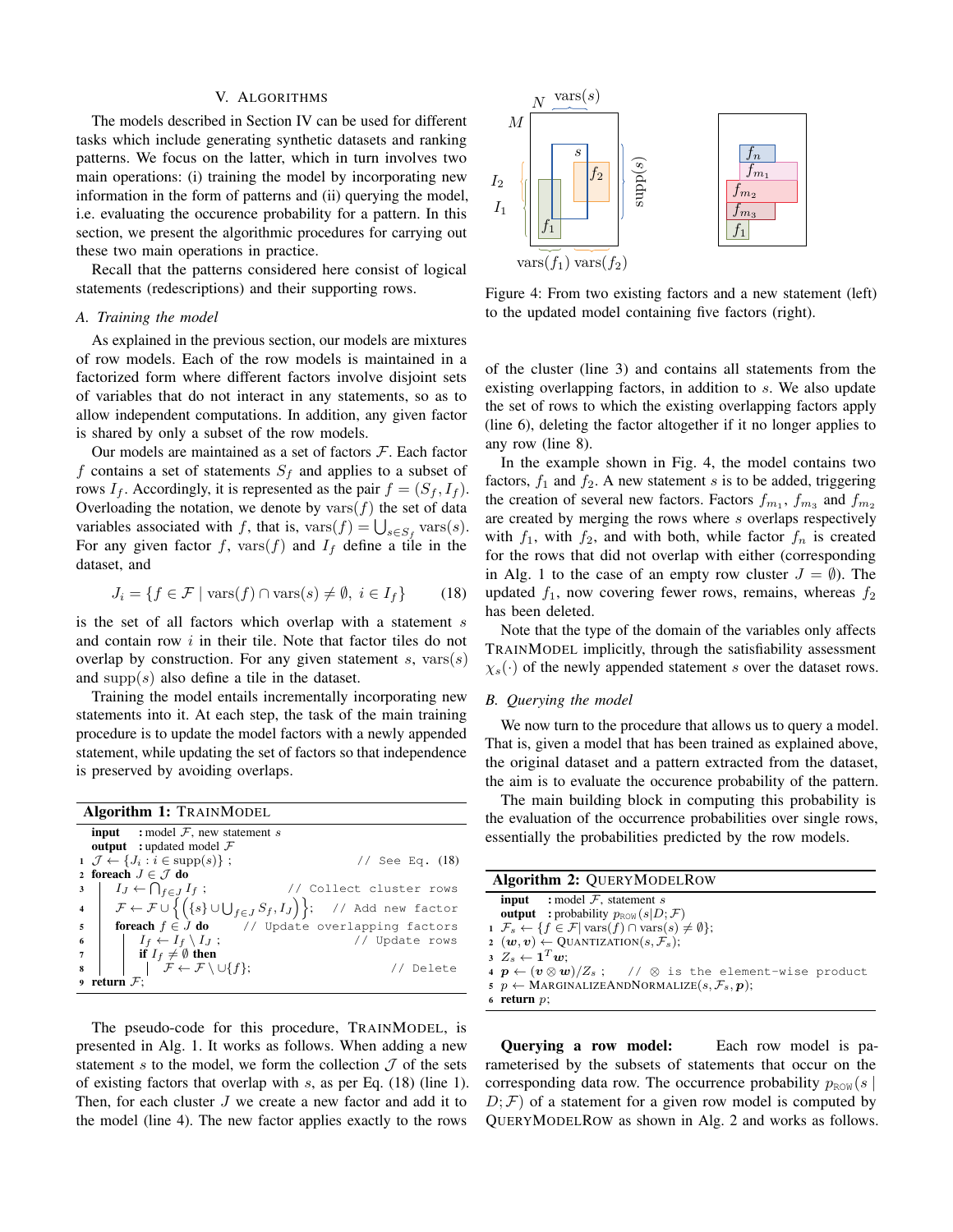At first, we collect in  $\mathcal{F}_s$  the factors of the model that share variables with statement s. Next, the domain of the variables can be partitioned into regions over which the value of the characteristic function of  $s$  is constant, by syntactically parsing the statement and collecting all the involved thresholds (cf. Sec. IV-A). Since, by construction, the value of the characteristic function of s is the same in all points of a region, we can compactly represent the result of this quantisation by a pair of vectors  $(w, v)$ , where  $w_i$  measures the area of region i and  $v_i$  indicates whether s is satisfied on that region (line 2). Using this information, we are able to compute the probabilities for the different regions satisfying the statement (lines 3–4). Finally, the probability of each region of the domain is appropriately re-weighted with respect to the different factors in  $\mathcal{F}_s$  (line 5). More specifically, statement s together with the subset  $\mathcal{F}_s$  form a Junction Tree [3], and we may therefore employ the Message Passing steps of the Junction tree algorithm to efficiently re-scale the initial probabilities. In this way, the effect of each overlapping factor is taken into account and the corresponding constraints respected, to finally yield the probability of statement s.

Putting the rows together: Now that we know how to compute the probabilities for individual rows, we need to combine them together. The two models, MEBLK and MEALL, offer two alternatives for doing so. The overall probability returned by MEALL is simply the average of  $p_{\text{Row}}(s \mid D; \mathcal{F}_i)$ over all rows  $i$  in the dataset, while MEBLK only averages over rows that satisfy the statement under evaluation, i.e. over  $supp(s)$ .

#### *C. A ranking scheme*

Combining the two main operations of training and evaluation explained above, the procedure for ranking patterns is presented in Alg. 3.

| <b>Algorithm 3: RANKPATTERNS</b>                                                                                                    |
|-------------------------------------------------------------------------------------------------------------------------------------|
| <b>input</b> : dataset D, set of statements S with selected statement $s_0$                                                         |
| <b>output</b> : ordered list of statements $O$                                                                                      |
| $I \mathcal{F} \leftarrow \text{TRAINMODEL}(\emptyset, s_0);$                                                                       |
| $2\ Q \leftarrow (s_0); S \leftarrow S \setminus \{s_0\};$                                                                          |
| 3 while $S \neq \emptyset$ do                                                                                                       |
| 4   $s^* \leftarrow s \in S$ , minimizing QUERYMODEL $(\mathcal{F}, D, s)$ ;                                                        |
| 5 $\mathcal{F} \leftarrow \text{TRAINMODEL}(\mathcal{F}, s^*)$ ;<br>6 $O \leftarrow (O, s^*)$ ; $S \leftarrow S \setminus \{s^*\};$ |
|                                                                                                                                     |
| 7 return $O$ :                                                                                                                      |

This procedure takes as input a dataset and a collection of statements, with one of them designated to initialize the model training (line 1). This method then iteratively constructs a ranking of all the statements. In each step, the model is queried to identify the statement with lowest predicted probability (line 4), which is essentially the statement whose observation is most surprising at that point. This statement is incorporated into the model (line 5), appended to the list of results and removed from the set of candidates (line 6). The procedure iterates until all statements have been ranked. Note that this method closely resembles the dynamic iterative ranking scheme of Mampaey et al. [23].

#### VI. EXPERIMENTAL EVALUATION

In this section, we present experiments to investigate the behaviour and performance of our algorithms and compare our two models MEALL and MEBLK.

We implemented our algorithm<sup>2</sup> using MATLAB for the high level procedures and C++ for the core operations. All experiments were run on a cluster with 16 cores (at 2.4 GHz and with 48 GB of memory). The sets of redescriptions for the real-world data were mined in advance using the REREMI algorithm [10] in the Siren redescription mining interface<sup>3</sup> [11], [12]. Among existing redescription mining algorithms, REREMI offers the most flexible query language and is simultaneously rather suceptible to redundancy in the result set.

We proceed with a series of experiments on synthetic datasets, before moving on to real-world data.

#### *A. Evaluation on synthetic datasets*

Our goal in this series of experiments with synthetic datasets is to shed light on the different aspects that impact the complexity of the computations in a controlled experimental setting. Our focus here is on the quantitative evaluation of the performance of the algorithms and our primary measure in these experiments is therefore the wall-clock time for training and querying the model.

We start by considering the simplest case of a model trained with a single Boolean statement and queried with another Boolean statement. That is, we consider two statements,  $s_t$ and  $s_q$ , used to constrain and to query the model, respectively. In other words, we first train the model with  $s_t$ , then query the trained model to evaluate the occurrence probability of  $s_q$ .

We call *width* of a statement the number of distinct variables it contains, i.e. width $(s_t) = |\text{vars}(s_t)|$ , while the *overlap* between two statements is simply the number of variables they have in common, i.e.  $over(s_t, s_q) = |\text{vars}(s_t) \cap \text{vars}(s_q)|$ . We can fully control these parameters by using logical conjunctions and choosing suitable sets of variables for our statements.

Our base case is as follows. We let  $s_t = v_A \wedge v_B \wedge v_C$  and  $s_q = v_B \wedge v_C \wedge v_D$ , so that width $(s_t) = \text{width}(s_q) = 3$  and  $over(s_t, s_q) = 2$ . We fix the number of rows in our dataset to  $M = 1000$ , of which 70% satisfy both  $s_t$  and  $s_q$  while the rest are evenly distributed over the remaining 3 truth combinations.

Starting from this base case, we can study the impact of different parameters in turn, by repeating the training and querying of our model while varying a chosen parameter of the problem. For each configuration, we record the total running times for training and querying. The results are reported in Fig. 5. The markers and the error bars indicate respectively the mean running times and twice the standard deviation for 10 repetitions of each configuration.

The first parameter we consider is the number of rows in the dataset (Fig. 5a), the second parameter is the number of query evaluations, that is, we train the model once with  $s_t$ , before

<sup>2</sup>The source code is available at http://siren.mpi-inf.mpg.de/max-ent/. <sup>3</sup>http://siren.gforge.inria.fr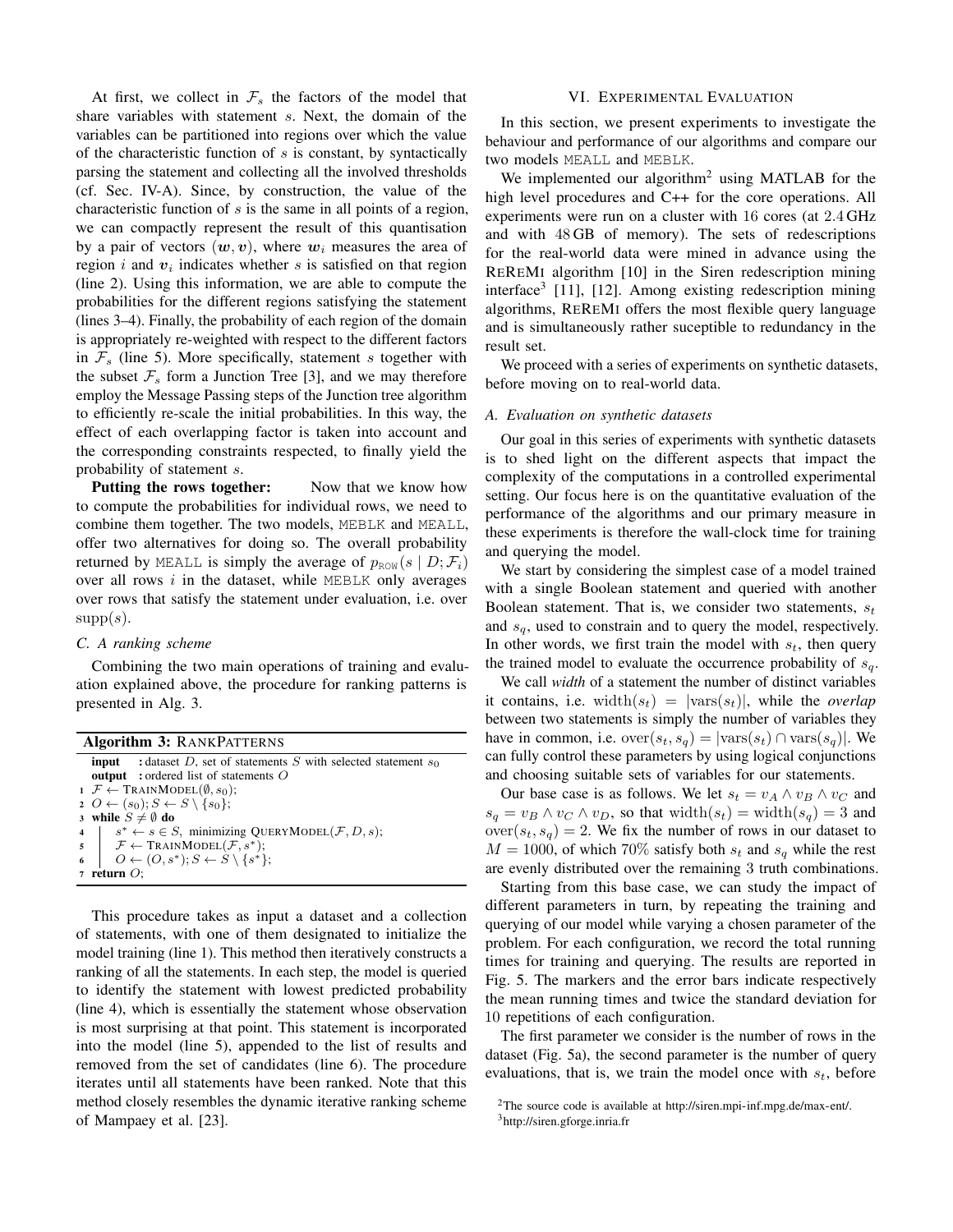

Figure 5: Experimental results: (a-h) synthetic datasets (running times for training and querying averaged over 10 repetitions, the width of the error bars equals twice the standard deviation) and (i) real world datasets (averaged querying times).

repeatedly querying it with the same statement  $s_q$  (Fig. 5b). In both cases, the behaviour of both models is linear.

Next, we study the impact of the shape of the statements by fixing the width of one statement to 3, while increasing that of the other, always keeping their overlap constant. The models show the same exponential increase of time in both cases (Fig. 5c). Indeed, in both cases factors of equal sizes need to be evaluated.

We look at the impact of interactions between the statements, in terms of shared variables and of shared rows. The impact of varying variable overlap, as measured by  $over(s_t, s_q)$ , with constant widths width $(s_t) = \text{width}(s_q) = 11$ , is shown in Fig. 5d. On the other hand, the impact of varying row overlap, as measured by  $J(s_t, s_q)$ , is shown in Fig. 5e. The latter shows further evidence that the number of different value combinations matters, rather than the number of rows in the overlap. Indeed, since the algorithm processes rows clustered according to the combination of factors they participate in, the number of such clusters in the dataset has a major impact on the running times.

To further investigate the complexity arising from the structure of the dataset through the number of clusters it induces, we modify our setup as follows. Starting with an empty model, in each iteration  $i$  we add a different statement  $s_i$  then query the updated model with the same statement  $s_q$ . All statements are defined over 10 Boolean variables. The query statement is a simple conjunction  $s_q = v_1 \wedge \ldots \wedge v_{10}$ , whereas the training statement added at the  $i$ -th iteration has the form  $s_i = v_i \wedge \left( \left( \bigvee_{\kappa \neq i} v_{\kappa} \right) \vee \neg \left( \bigvee_{\kappa \neq i} v_{\kappa} \right) \right)$ . The training

statements  $s_i$  all have width $(s_i) = 10$  and  $over(s_i, s_q) = 10$ , but have all distinct truth tables.

Next, we create 3 different datasets, each with  $M = 1024$ rows. The first one only contains rows from  $\{0, 1\}$ , i.e. with all of their values equal, so that at most 2 clusters will be created, regardless of the number of training statements added to the model. The second dataset contains rows from the standard basis  $\{e_{\kappa} : \kappa = 1, \ldots, 10\}$ , so that the number of clusters increases by one with each added training statement. Finally, the third dataset contains rows with all the possible Boolean combinations of the 10 variables, so that the number of clusters grows exponentially, reaching  $2^i$  at the *i*-th iteration and thus representing the worst case scenario.

The running times for each iteration on these three datasets are reported in Fig. 5f-5h, respectively. We observe that the running time for the MEALL model closely follows the number of clusters, since they all have to be evaluated. On the other hand, the MEBLK model only evaluates the clusters that support  $s_q$ . The small additional overhead for the MEBLK model in the last case is due to the training phase, which still needs to track all clusters.

## *B. Evaluation on real-world datasets*

After this systematic investigation of the performance of our algorithms and models on synthetic datasets, we now present results from real-world data for a qualitative assessment.

Our first example illustrates the iterative ranking process. Using the REREMI algorithm, we mined redescriptions from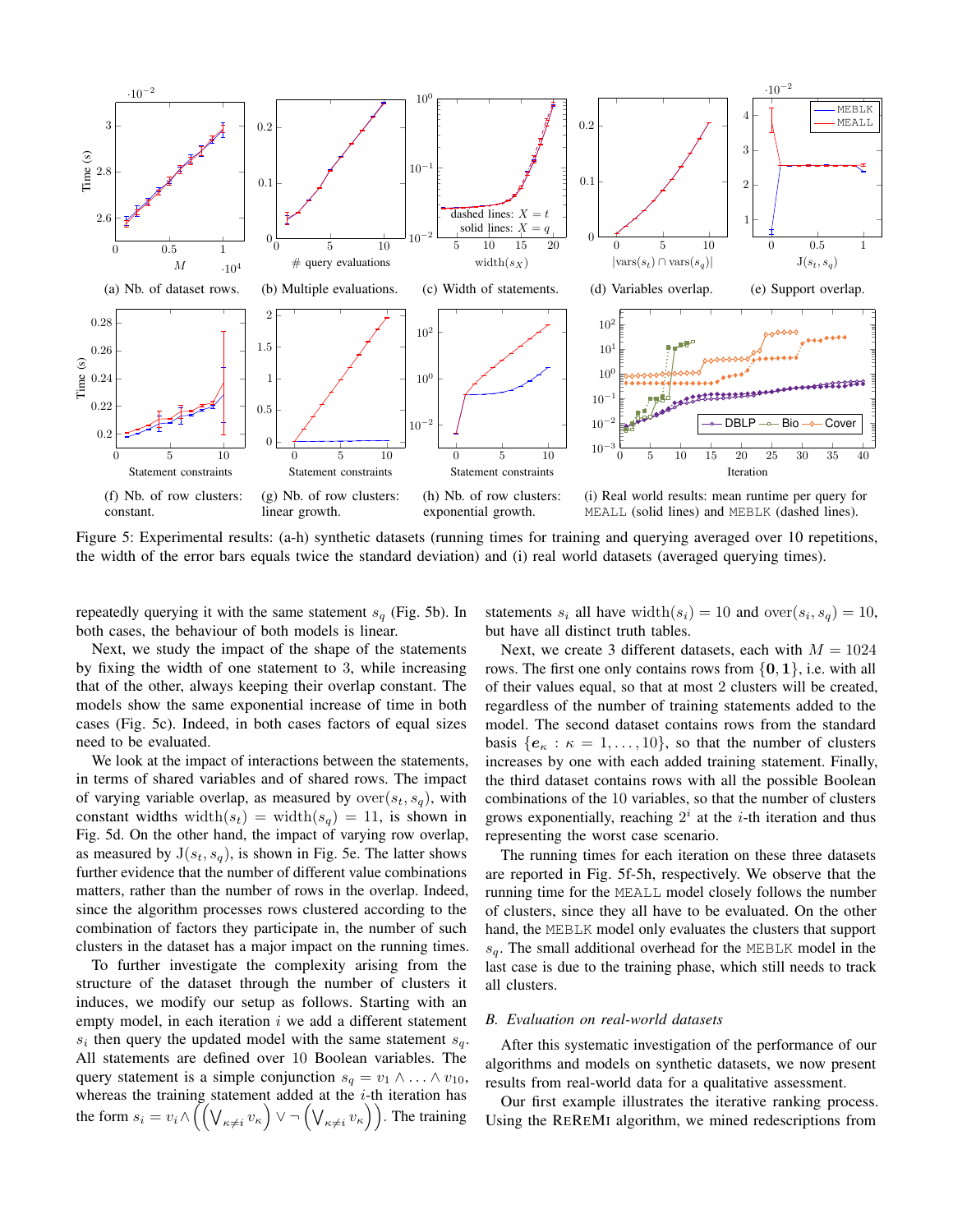Table III: Ranking DBLP with MEBLK. Steps 0, 1, 6 and 7.

| $q_{\mathbf{L}}$ | $q_{\bf R}$                      | J(R) | $q_L$                              | $q_{\bf R}$                                | p(R)                     | $q_L$                                    | $q_{\bf R}$                  | p(R)                     | $q_L$                                      | $q_{\bf R}$                         | p(R)                     |
|------------------|----------------------------------|------|------------------------------------|--------------------------------------------|--------------------------|------------------------------------------|------------------------------|--------------------------|--------------------------------------------|-------------------------------------|--------------------------|
| <b>SDM</b>       | P. Yu $\vee$ V. Kumar            | .198 | <b>SDM</b>                         | $P.S.Yu \vee V.$ Kumar                     | $\overline{\phantom{m}}$ | <b>SDM</b>                               | P. Yu $\vee$ V. Kumar        | $\overline{\phantom{0}}$ | <b>SDM</b>                                 | P. Yu $\vee$ V. Kumar               |                          |
| <b>SDM</b>       | P. Yu $\vee$ V. Kumar            | .198 | $EDBT \wedge PODS$ A. Silberschatz |                                            |                          | $.125$ EDBT $\land$ PODS A. Silberschatz |                              |                          | $\equiv$ EDBT $\land$ PODS A. Silberschatz |                                     | $\overline{\phantom{m}}$ |
|                  | COLT $\wedge$ ICML R. Schapire   | .175 |                                    | FOCS $\wedge$ SODA N. Alon                 | .125                     |                                          | FOCS $\land$ SODA N. Alon    |                          | $-$ FOCS $\wedge$ SODA N. Alon             |                                     | $\overline{\phantom{m}}$ |
|                  | COLT $\wedge$ ICML R. Schapire   | .175 | UAI $\land$ ICML D. Koller         |                                            |                          | $.125$ UAI $\land$ ICML D. Koller        |                              |                          | $-$ UAI $\land$ ICML                       | D. Koller                           | $\overline{\phantom{m}}$ |
| <b>COLT</b>      | P. Bartlett $\vee$ M. Kearns     |      | .173 COLT $\land$ ICML R. Schapire |                                            | .125                     |                                          | VLDB ∧ ICDT H. Garcia-Molina | $\frac{1}{2}$            |                                            | $VLDB \wedge ICDT$ H. Garcia-Molina | $\overline{\phantom{a}}$ |
| COLT             | P. Bartlett $\vee$ A. Blum       |      | .172 COLT $\land$ ICML M. Kearns   |                                            |                          | .125 COLT $\land$ ICML M. Kearns         |                              | .133                     | $COLT \wedge ICML$ M. Kearns               |                                     | $\overline{\phantom{a}}$ |
| <b>SDM</b>       | J. Han ∨ V. Kumar                |      | .166 COLT $\land$ ICML R. Schapire |                                            |                          | .125 COLT $\land$ ICML A. Blum           |                              | .134                     | ICDTASIGMOD S. Abiteboul                   |                                     | .153                     |
| <b>ICDT</b>      | $R$ . Miller $\vee$ S. Abiteboul | .164 | $ICDT \wedge PODS$ S. Abiteboul    |                                            | .125                     | FOCS $\land$ COLT Y. Mansour             |                              | .143                     | ICDT $\land$ PODS                          | S. Abiteboul                        | .153                     |
| <b>SDM</b>       | V. Kumar $\vee$ H. Wang          | .164 |                                    | $VLDB \wedge \text{ICDT}$ H. Garcia-Molina | .125                     | COLT $\land$ ICML R. Schapire            |                              | .147                     | FOCS $\wedge$ COLT                         | Y. Mansour                          | .161                     |
| <b>COLT</b>      | C. Smith $\vee$ Y. Mansour       | .162 | $COLT \wedge \text{ICML}$ A. Blum  |                                            |                          | .125 COLT $\land$ ICML R. Schapire       |                              | .147                     | $SDM \wedge KDD$                           | J. Han                              | .215                     |

Table IV: Redescriptions from Bio ranked by accuracy.

| $q_{\mathbf{L}}$               | $q_{\bf R}$                                                                     |
|--------------------------------|---------------------------------------------------------------------------------|
| (1) Polar Bear                 | $[-7.07 \le t_{\pi} \le -3.38]$                                                 |
| (2) Polar Bear                 | $[-16.7 \le t_{3} \le -11.5]$                                                   |
| (3) Polar Bear                 | $[-4.5 \le t_{10}^+ \le -1]$                                                    |
| (4) Polar Bear                 | $[1 \lt t_{0}^{+} \lt 3.5]$                                                     |
| $(5)$ Polar Bear               | $[-9.6 \le t_4^+ \le -5.6]$                                                     |
| (6) Polar Bear                 | $[-11.9 < t_2^+ < -7.3]$                                                        |
| $(7)$ B. Vole $\vee$ N.R. Vole | $[10.9 < t_s^+ < 29.9] \wedge [-9.2 < t_{12}^+ < 12.8]$                         |
| $\vee$ S. Mouse $\vee$ H. Seal | $\wedge$ [34.7 $\leq$ $p_{\rm s}$ ] $\wedge$ [47.6 $\leq$ $p_{\rm s}$ ]         |
| $(8)$ W. Mouse                 | $((2.9 < t_2^+ \mid \vee \mid 9.7 < t_7^+ < 13.2))$                             |
|                                | $\wedge$ [-3.26 $\leq t_{11} \leq 15.9$ ] $\vee$ [5.81 $\leq t_{6} \leq 5.88$ ] |
| $(9)$ W. Mouse $\vee$ H. Seal  | $[-0.8 < t_2^+] \wedge [-0.141 < t_{10} < 19.6]$                                |
| $\vee$ A. Noctule              | $\wedge$ [26.6 $\leq p_{\rm A}$ ]                                               |

Table V: Redescriptions from Bio ranked with MEALL.

| $q_{\mathbf{L}}$                  | $q_{\bf R}$                                                                    |
|-----------------------------------|--------------------------------------------------------------------------------|
| (1) Polar Bear                    | $ -7.07 \leq t_{\pi} \leq -3.38 $                                              |
| $(2)$ G.W. Shrew                  | $([15.6 \le t_{\rm s}^- \le 19] \wedge [1.62 \le p_{\rm s} \le 7.44]$          |
| $\wedge$ E. Mongoose              | $\wedge$ [66.2 $\leq p_{12} \leq$ 137]) $\vee$ [13.9 $\leq t_3 \leq$ 14.3]     |
| $(3)$ W. Mouse $\wedge$ N. Bat    | $([3.2 \le t^+_3 \le 14.5] \wedge [17.3 \le t^+_8 \le 25.2]$                   |
| $\wedge$ E.P. Shrew               | $\wedge$ [14.9 $\lt t_0^+$ $\lt$ 22.8]) $\vee$ [19.6 $\lt t_7$ $\lt$ 19.9]     |
| (4) Wolverine                     | $([7.2 \le t_{0}^{+} \le 11.7] \wedge [-11. \le t_{2} \le -5.37]$              |
|                                   | $\wedge$ [63.1 $\leq p_7 \leq 106$ ]) $\vee$ [-3.43 $\leq t_{11} \leq -3.34$ ] |
| $(5)$ H. Mouse $\wedge$ E. Mole   | $[-0.3 \le t_{4}^{-} \le 8.7] \wedge [19.4 \le t_{8}^{+} \le 27.2]$            |
|                                   | $\wedge$ [45.4 $\leq$ $p_6$ ] $\wedge$ [48.8 $\leq$ $p_8$ $\leq$ 126]          |
| $(6)$ W. Lemming                  | $(([-4.3 \le t_{11}^+ \le 1.6] \wedge [3.29 \le t_5 \le 9.75])$                |
|                                   | $\vee$ [-6.8 $\leq t_3^ \leq$ -6.8]) $\wedge$ [21.9 $\leq p_3 \leq 72.2$ ]     |
| $(7)$ N. lemming                  | $(([-21.8 < t_2^- < -8.7] \wedge [12.5 < t_8^+ < 16.6])$                       |
|                                   | $\vee$ [5.41 $\lt t_{5} \lt 5.43$ ]) $\wedge$ [59. $\lt p_{8} \lt 166$ ]       |
| $(8)$ E.P. Vole $\vee$ R. Muntjac | $[-0.8 \le t_{2}^{+} \le 9] \wedge [10.9 \le t_{4}^{+} \le 17.5]$              |
|                                   | $\wedge$ [17.7 $\lt t_0^+ \lt 24.4$ ] $\wedge$ [43.3 $\lt p_7$ ]               |
| $(9)$ L. Shrew                    | $(([-9.7 < t2+ < -4.7] \vee [4.44 < t10 < 4.52])$                              |
|                                   | $\wedge$ [41.7 $\leq p_6 \leq$ 68.3]) $\vee$ [-4.39 $\leq t_{12} \leq$ -4.32]  |

the DBLP dataset. This dataset is extracted from the popular computer science bibliography.<sup>4</sup> The entities are researchers and one side records major conferences where they published, while the other side records the co-authorship graph ( $|E| = 2345$ ,  $|V_{L}| = 19$ , and  $|V_{R}| = 2345$ ; both sides are Boolean). In Tab. III we show the evolution of the top-ranked redescriptions over a few steps.

Initially, the redescriptions fed to the algorithm are sorted by accuracy. In the first step, the top redescription is added to the model, the probabilities for the other redescriptions are computed and the list is sorted by increasing occurrence probability, since higher probabilities are associated to less surprising and thus less interesting redescriptions. The second redescription is then added to the model, the probabilities recomputed and the ranking updated. The iterations continue until the entire list has been processed.

Tab. III shows how the redundant redescriptions are pushed away from the top of the list. For example, after adding the first redescription, all other redescriptions with SDM on the left-hand side are pushed out of the table. Notice, however, that *some* overlap is possible, if the redescriptions are otherwise surprising enough: for example, in the 7th step, ICML appears in the right-hand side of two redescriptions that have already been included in the model.

Our second dataset, Bio, comes from the domain of ecology. The entities represent geographic areas of Europe, the left-hand side records the presence of various mammals species [26], while the right-hand side consists of bioclimatic variables, that is, monthly average rainfall and monthly average, minimum, and maximum temperatures [15] ( $|E| = 2575$ ,  $|V_L| = 194$  and  $|V_{\bf R}| = 48$ ; the species records are Boolean and the climate variables real-valued).

In Tab. IV we show the top of the list of redescriptions, sorted by accuracy, which were fed to the ranking procedure. The top of the output list is shown in Tab. V. The top redescriptions selected by our algorithm exhibit a much greater diversity. In particular, the redescriptions about the Polar Bear do not take all the top spots any longer: albeit very accurate, they are highly redundant and of limited interest when taken together.

Our last dataset, Cover<sup>5</sup>, also comes from the domain of ecology. The entities represent geographic areas of a national forest in Colorado, USA. The wilderness area, soil type, and cover type constitute the right-hand side variables, while other, topographic variables, such as elevation and slope, are on the left-hand side. ( $|E| = 581012$ ,  $|V_{L}| = 10$  and  $|V_{R}| = 45$ ; all variables on the right are Boolean except for the cover type which is nominal, and all those on the left are real-valued).

The RANKPATTERNS algorithm was run to rank sets of redescriptions of size  $|S| = 100$ , 60 and 230, extracted from DBLP, Bio and Cover respectively. For each dataset, Fig. 5i depicts the average time required to query the occurence probability for each of the remaining candidate redescriptions, during each iteration of the ranking algorithm, ignoring the negligible time required for training the model.

These plots show steep rises in the query times that correspond to iterations where the last training redescription

<sup>4</sup>http://www.informatik.uni-trier.de/∼ley/db/

<sup>5</sup>https://archive.ics.uci.edu/ml/datasets/Covertype